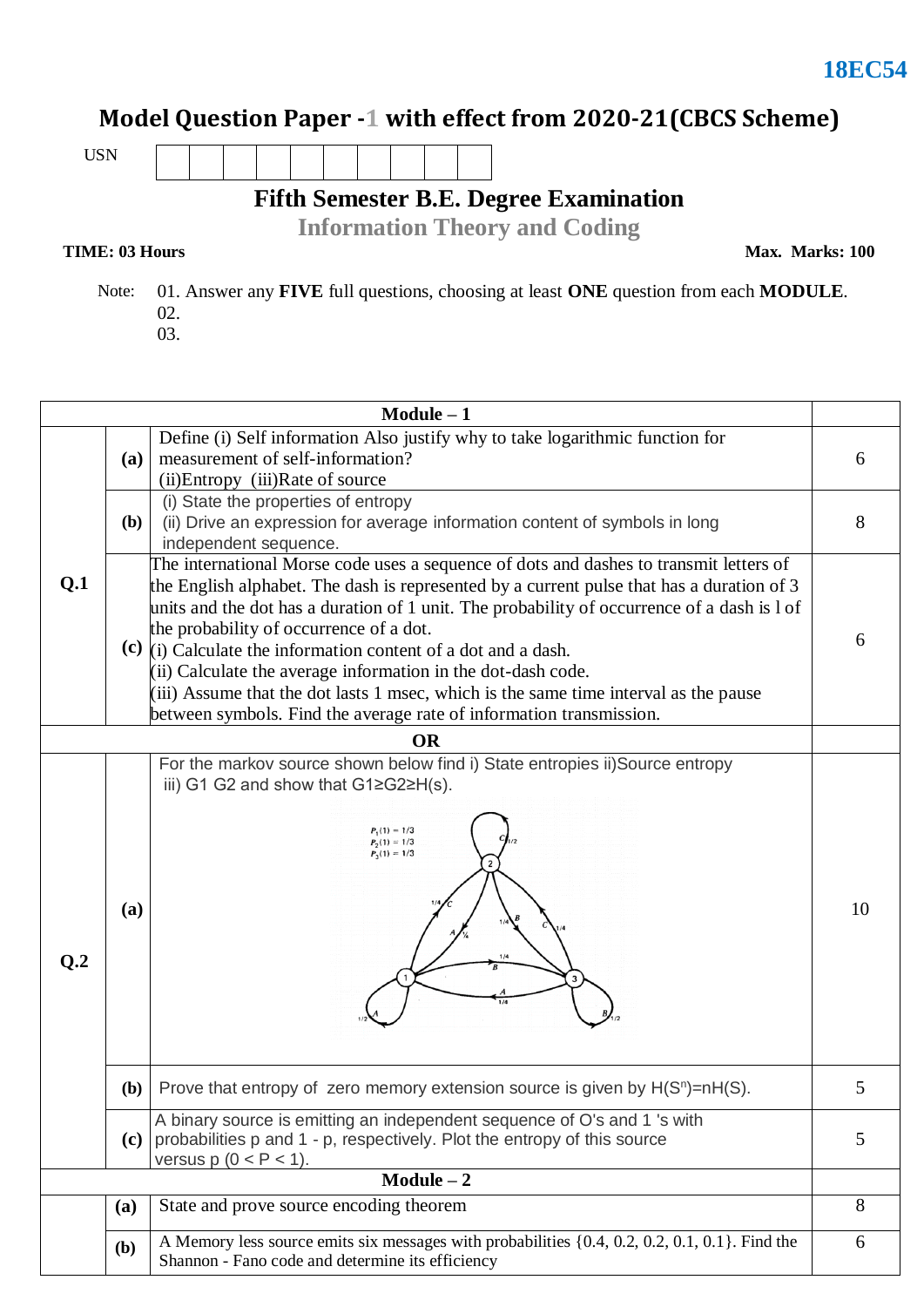# **18EC54**

| Q.3 | (c)                                                        | Construct the Huffman code with minimum code variance for the following probabilities and<br>also determine the code variance and code efficiency: {0.25, 0.25, 0.125, 0.125, 0.125, 0.0625,<br>0.0625 |                |  |  |  |  |
|-----|------------------------------------------------------------|--------------------------------------------------------------------------------------------------------------------------------------------------------------------------------------------------------|----------------|--|--|--|--|
|     |                                                            | <b>OR</b>                                                                                                                                                                                              |                |  |  |  |  |
|     | (a)                                                        | State and prove Kraft McMillan Inequality                                                                                                                                                              |                |  |  |  |  |
| Q.4 | (b)                                                        | Design a source encoder using Shannon encoding algorithm for the information source<br>given Compare the average output bit rate and efficiency of the coder for $N = 1$ and 2                         |                |  |  |  |  |
|     |                                                            | 2<br>$P_1 = \frac{1}{2}$<br>$P_2 = \frac{1}{2}$                                                                                                                                                        |                |  |  |  |  |
|     | (c)                                                        |                                                                                                                                                                                                        |                |  |  |  |  |
|     |                                                            | $Module - 3$                                                                                                                                                                                           |                |  |  |  |  |
| Q.5 | What is mutual information? Mention its properties.<br>(a) |                                                                                                                                                                                                        |                |  |  |  |  |
|     | <b>(b)</b>                                                 | Discuss the Binary Erasure Channel and also derive channel capacity equation for BEC                                                                                                                   |                |  |  |  |  |
|     | (c)                                                        | The noise characteristics of a channel as shown below. Find the capacity of a channel<br>if $r_s = 2000$ symbols/sec using Muroga's method.                                                            |                |  |  |  |  |
|     |                                                            | 8.0<br>y,<br>$X_1$<br>0.2<br>10.2<br>a. 6<br>f 2<br>$X_{1}$<br>70.2<br>$, Y_3$                                                                                                                         |                |  |  |  |  |
|     |                                                            | <b>OR</b>                                                                                                                                                                                              |                |  |  |  |  |
|     | (a)                                                        | What is joint probability matrix? State its properties                                                                                                                                                 | $\overline{4}$ |  |  |  |  |
| Q.6 | (b)                                                        | Find the Channel capacity of the channel with channel matrix shown below                                                                                                                               | 6              |  |  |  |  |
|     |                                                            | $\begin{bmatrix} y_1 & y_2 & y_3 & y_4 \ x_1 & 0.2 & 0 & 0 & 0.05 \ 0 & 0.15 & 0.15 & 0 \ x_3 & 0 & 0 & 0.10 & 0.05 \end{bmatrix}$                                                                     |                |  |  |  |  |
|     |                                                            |                                                                                                                                                                                                        |                |  |  |  |  |
|     |                                                            |                                                                                                                                                                                                        |                |  |  |  |  |
|     |                                                            | $x_1$ 0.10 0.10 0<br>0.10                                                                                                                                                                              |                |  |  |  |  |
|     | (c)                                                        | Consider that two sources emit messages x1, x2, x3 and y1, y2, y3 with the joint probabilities<br>$p(X, Y)$ as shown in the matrix form:                                                               | 10             |  |  |  |  |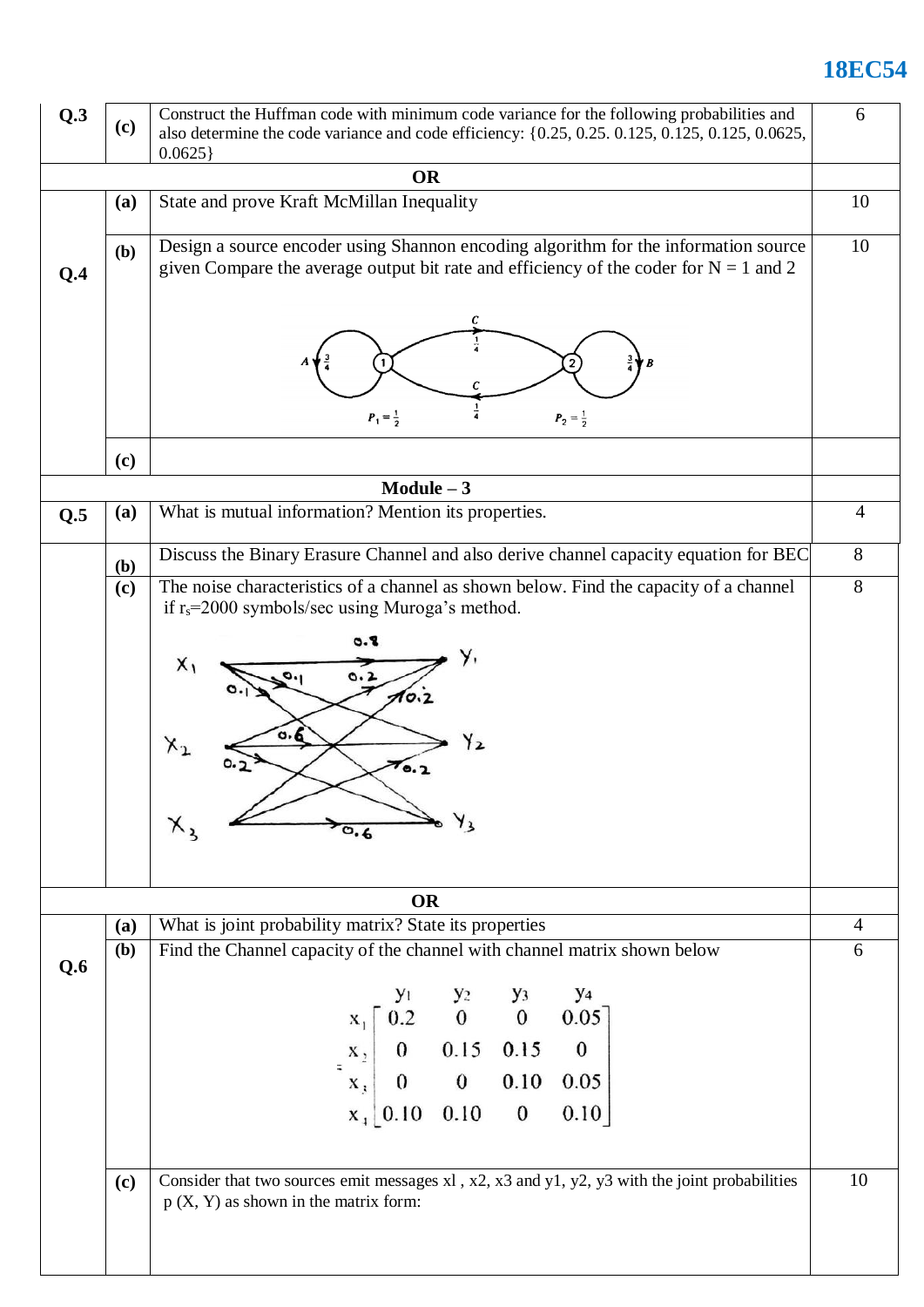### **18EC54**

| 8.0<br>$X_1$<br>0.2<br>AO.<br>٥.δ<br>Y2<br>$x_{2}$<br>70.2<br>Y3<br>$X_{2}$<br>(i) Calculate the entropies of X and Y. (ii) Calculate the joint and conditional entropies, H                                                                                                                               |    |  |  |
|------------------------------------------------------------------------------------------------------------------------------------------------------------------------------------------------------------------------------------------------------------------------------------------------------------|----|--|--|
| $(X,Y)$ , H $(X/Y)$ , H $(Y/X)$ between X and Y (iii) Calculate the average mutual information<br>$I(X;Y)$ .                                                                                                                                                                                               |    |  |  |
| $Module - 4$                                                                                                                                                                                                                                                                                               |    |  |  |
| Consider a $(6,3)$ linear block code whose generator matrix is given by<br>(a)                                                                                                                                                                                                                             | 10 |  |  |
| Q.7<br>$\begin{bmatrix} 1 & 0 & 0 & 1 & 0 & 1 \\ 0 & 1 & 0 & 1 & 1 & 0 \\ 0 & 0 & 1 & 0 & 1 & 1 \end{bmatrix}$                                                                                                                                                                                             |    |  |  |
| (i) Find the parity check matrix. (ii) Find the minimum distance of the code. (iii) Draw the                                                                                                                                                                                                               |    |  |  |
| encoder and syndrome computation circuit.<br>In a (15,5) cyclic code, the generator polynomial is given by : $g(X) = 1+X+X^2+X^4+X^5+X^8$ +<br>(b)<br>$X^{10}$ (i) Draw the block diagram of encoder and syndrome calculator. (ii) Find whether<br>$r(X) = 1+X^4+X^6+X^8+X^{14}$ a valid code word or not. | 10 |  |  |
| (c)                                                                                                                                                                                                                                                                                                        |    |  |  |
| <b>OR</b>                                                                                                                                                                                                                                                                                                  |    |  |  |
| Define G and H matrix and show that $CHT = 0$ .<br>(a)                                                                                                                                                                                                                                                     |    |  |  |
| Q.8<br>Design a linear block code with a minimum distance of 3 and a message block size of<br>(b)<br>8 bits.                                                                                                                                                                                               | 5  |  |  |
| The generator polynomial of a (7,4) cyclic code is $g(x) = 1 + x + x^3$ , find the 16 code<br>words of this code by forming the code polynomials $V(x)$ using<br>(c)<br>$V(x) = D(x)g(x)$ , where $D(x)$ is the message polynomial.                                                                        | 10 |  |  |
| $Module - 5$                                                                                                                                                                                                                                                                                               |    |  |  |
| Explain general form of a decoder for cyclic codes with error correction procedure<br>(a)                                                                                                                                                                                                                  | 8  |  |  |
| For (2,1,3) Convolution Encoder with $g^{(1)} = 1\overline{101}$ , $g^{(1)} = 1011$<br>(b)<br>Write transition table<br>(i)<br>Q.9<br>State diagram<br>(ii)<br>Draw the code tree                                                                                                                          | 12 |  |  |
| (iii)<br>Draw the trellis diagram<br>(iv)<br>Find the encoded output for the message $(11101)$ by traversing the code tree<br>(v)                                                                                                                                                                          |    |  |  |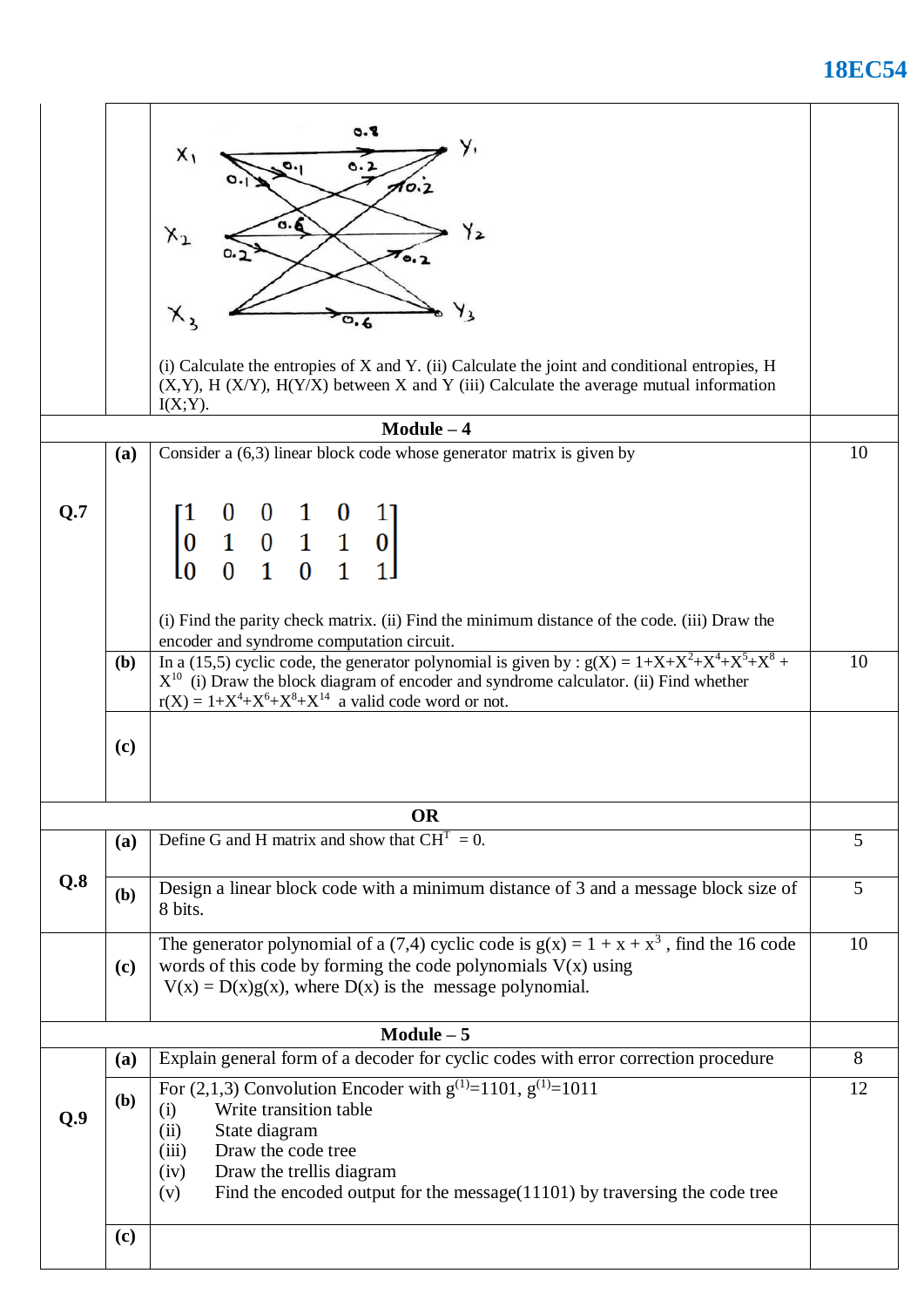# **18EC54**

| OR   |                                                                                                                                                          |                                                                                                                      |  |  |
|------|----------------------------------------------------------------------------------------------------------------------------------------------------------|----------------------------------------------------------------------------------------------------------------------|--|--|
|      | Consider a (3,1,2) Convolution Encoder with $g^{(1)} = 110$ , $g^{(1)} = 101$ and $g^{(1)} = 111$<br>(a)<br>Draw the encoder diagram<br>$\left(1\right)$ |                                                                                                                      |  |  |
| Q.10 |                                                                                                                                                          | (ii)<br>Find the code word for the message sequence (11101) using Generator Matrix<br>and Transform domain approach. |  |  |
|      | (b)                                                                                                                                                      | Explain Viterbi decoding                                                                                             |  |  |
|      | (c)                                                                                                                                                      |                                                                                                                      |  |  |
|      |                                                                                                                                                          |                                                                                                                      |  |  |

| Table showing the Bloom's Taxonomy Level, Course Outcome and Programme<br>Outcome |     |                                                                                             |               |                             |                          |  |
|-----------------------------------------------------------------------------------|-----|---------------------------------------------------------------------------------------------|---------------|-----------------------------|--------------------------|--|
| Question                                                                          |     | <b>Bloom's Taxonomy Level</b>                                                               |               | <b>Course</b>               | <b>Programme Outcome</b> |  |
|                                                                                   |     | attached                                                                                    |               | Outcome                     |                          |  |
| Q.1                                                                               | (a) | L1                                                                                          |               | CO <sub>1</sub>             | PO1, PO2                 |  |
|                                                                                   | (b) | L1                                                                                          |               | CO1                         | PO1, PO2                 |  |
|                                                                                   | (c) | L2                                                                                          |               | CO1                         | PO1, PO2                 |  |
| Q.2                                                                               | (a) | L2                                                                                          |               | CO <sub>1</sub>             | PO1, PO2                 |  |
|                                                                                   | (b) | L1                                                                                          |               | CO1                         | PO1, PO2                 |  |
|                                                                                   | (c) | L2                                                                                          |               | CO1                         | PO1, PO2                 |  |
| Q.3                                                                               | (a) | L1                                                                                          |               | CO <sub>2</sub>             | PO1, PO2, PO3            |  |
|                                                                                   | (b) | L2                                                                                          |               | CO <sub>2</sub>             | PO1, PO2, PO3            |  |
|                                                                                   | (c) | L <sub>3</sub>                                                                              |               | $\overline{CO2}$            | PO1, PO2, PO3            |  |
| Q.4                                                                               | (a) | L1                                                                                          |               | CO <sub>2</sub>             | PO1, PO2, PO3            |  |
|                                                                                   | (b) | L2                                                                                          |               | CO <sub>2</sub>             | PO1, PO2, PO3            |  |
|                                                                                   | (c) |                                                                                             |               |                             |                          |  |
| Q.5                                                                               | (a) | L1                                                                                          |               | CO <sub>3</sub>             | PO1, PO2, PO3            |  |
|                                                                                   | (b) | L2                                                                                          |               | CO <sub>3</sub>             | PO1, PO2, PO3            |  |
|                                                                                   | (c) | L3                                                                                          |               | CO <sub>3</sub>             | PO1, PO2, PO3            |  |
| Q.6                                                                               | (a) | L1                                                                                          |               | CO <sub>3</sub>             | PO1, PO2, PO3            |  |
|                                                                                   | (b) | L <sub>3</sub>                                                                              |               | CO <sub>3</sub>             | PO1, PO2, PO3            |  |
|                                                                                   | (c) | L <sub>3</sub>                                                                              |               | CO <sub>3</sub>             | PO1, PO2, PO3            |  |
| Q.7                                                                               | (a) | L2                                                                                          |               | CO <sub>4</sub>             | PO1, PO2, PO3            |  |
|                                                                                   | (b) | L <sub>3</sub>                                                                              |               | CO <sub>4</sub>             | PO1, PO2, PO3            |  |
|                                                                                   | (c) |                                                                                             |               |                             |                          |  |
| Q.8                                                                               | (a) | L1                                                                                          |               | CO <sub>4</sub>             | PO1, PO2, PO3            |  |
|                                                                                   | (b) | L <sub>3</sub>                                                                              |               | CO <sub>4</sub>             | PO1, PO2, PO3            |  |
|                                                                                   | (c) | L2                                                                                          |               | CO <sub>4</sub>             | PO1, PO2, PO3            |  |
| Q.9                                                                               | (a) | L1                                                                                          |               | CO <sub>5</sub>             | PO1, PO2, PO3, PO4       |  |
|                                                                                   | (b) | L2                                                                                          |               | CO <sub>5</sub>             | PO1, PO2, PO3, PO4       |  |
|                                                                                   | (c) |                                                                                             |               |                             |                          |  |
| Q.10                                                                              | (a) | L2                                                                                          |               | CO <sub>5</sub>             | PO1, PO2, PO3, PO4       |  |
|                                                                                   | (b) | L1                                                                                          |               | CO <sub>5</sub>             | PO1, PO2, PO3, PO4       |  |
|                                                                                   | (c) |                                                                                             |               |                             |                          |  |
|                                                                                   |     |                                                                                             |               |                             |                          |  |
|                                                                                   |     |                                                                                             |               | Lower order thinking skills |                          |  |
| <b>Bloom's</b><br><b>Taxonomy</b><br><b>Levels</b>                                |     | Remembering(                                                                                | Understanding |                             | Applying (Application):  |  |
|                                                                                   |     | Comprehension): $L_2$<br>knowledge): $L_1$<br>$L_3$<br><b>Higher order thinking skills</b>  |               |                             |                          |  |
|                                                                                   |     | Valuating (Evaluation): $L_5$<br>Creating (Synthesis): $L_6$<br>Analyzing (Analysis): $L_4$ |               |                             |                          |  |
|                                                                                   |     |                                                                                             |               |                             |                          |  |